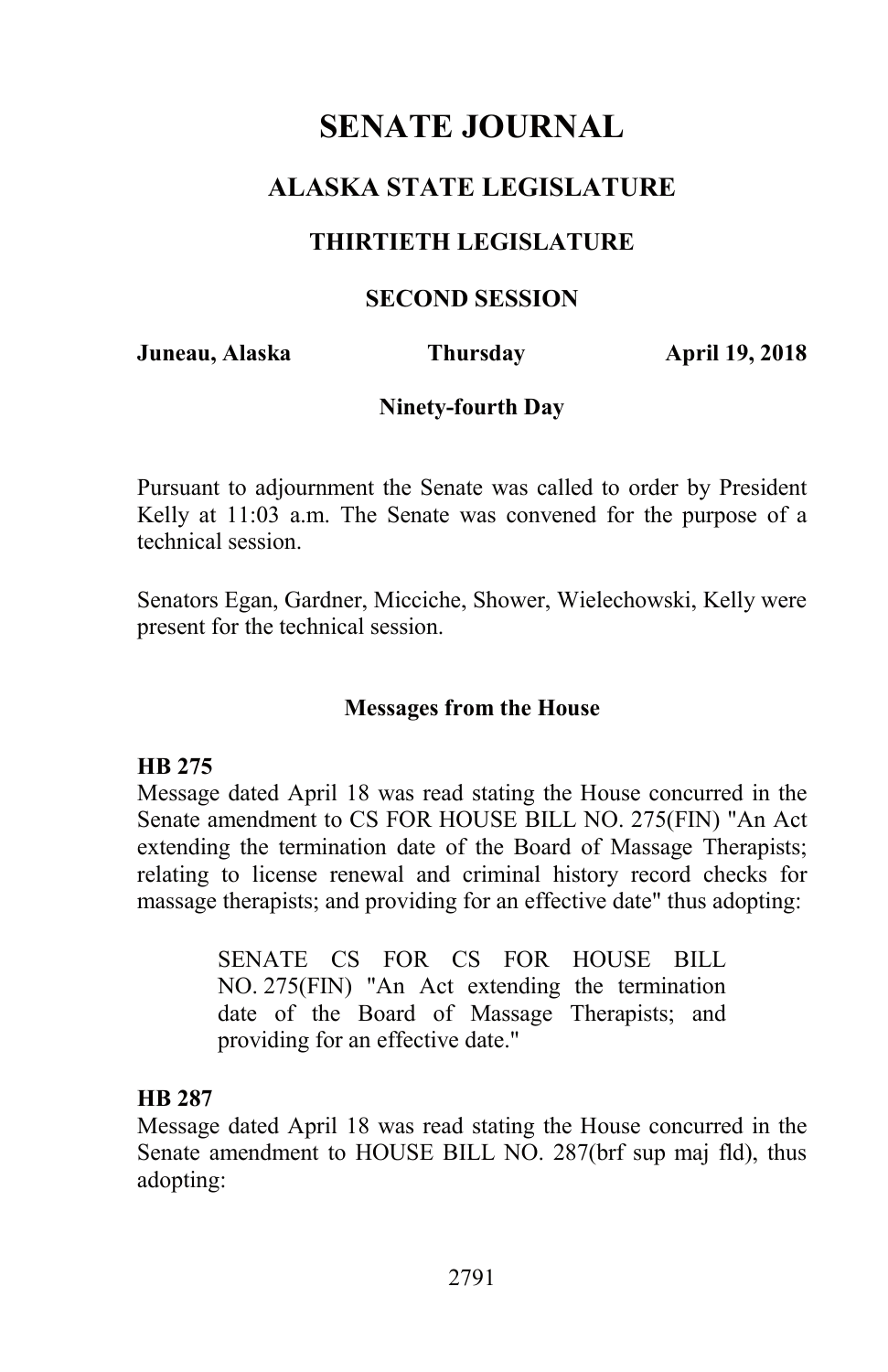2792 April 19, 2018

SENATE CS FOR HOUSE BILL NO. 287(FIN) "An Act making appropriations for public education and transportation of students; and providing for an effective date."

## **SCR 22**

Message dated April 18 was read stating the House passed and returned:

> SENATE CONCURRENT RESOLUTION NO. 22 Suspending Rules  $24(c)$ ,  $35$ ,  $41(b)$ , and  $42(e)$ , Uniform Rules of the Alaska State Legislature, concerning House Bill No. 275, extending the termination date of the Board of Massage Therapists; and relating to license renewal and criminal history record checks for massage therapists.

The resolution was referred to the Secretary for enrollment.

#### **Standing Committee Reports**

#### **SB 81**

The Judiciary Committee considered SENATE BILL NO. 81 "An Act relating to criminal and civil history requirements and a registry regarding certain licenses, certifications, appeals, and authorizations by the Department of Health and Social Services; and providing for an effective date" and recommended the adoption of the Health and Social Services Committee Substitute offered on page 2309. Signing do pass: Senator Coghill, Chair. Signing no recommendation: Senators Wielechowski, Shower, Kelly.

The following previously published fiscal information applies: Fiscal Note No. 3, zero, Department of Public Safety Fiscal Note No. 4, zero, Department of Health and Social Services

The bill was referred to the Rules Committee.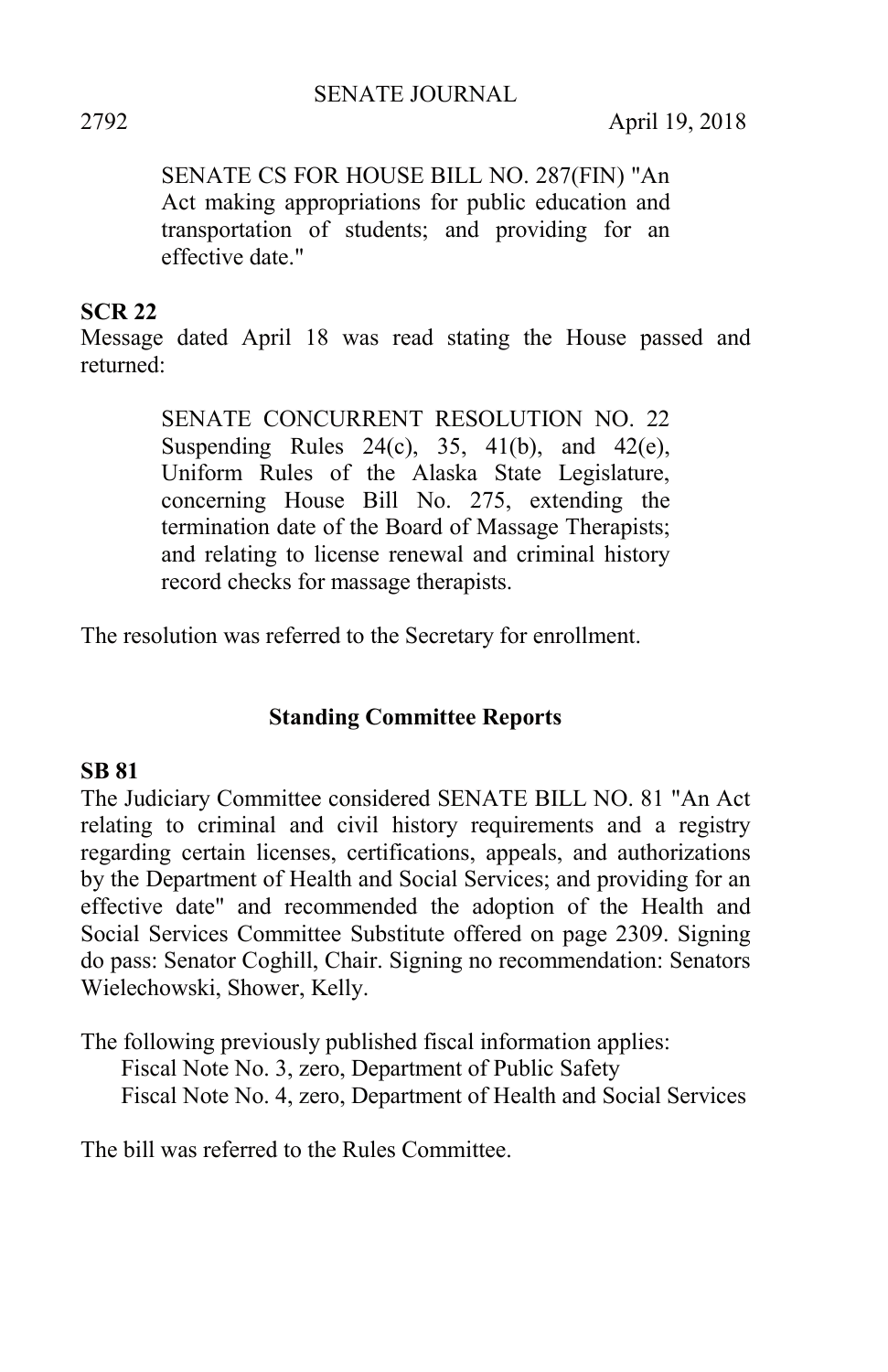April 19, 2018 2793

### **HB 82**

The Transportation Committee considered CS FOR HOUSE BILL NO. 82(STA) am "An Act relating to vehicle registration; relating to off-highway restricted areas; and relating to motor vehicle liability insurance." Signing no recommendation: Senator Stedman, Chair. Signing do pass: Senators Egan, Bishop. Signing amend: Senator Wilson.

The following fiscal information was published today:

Fiscal Note No. 3, zero, Department of Administration

The bill was referred to the State Affairs Committee.

# **HB 170**

The Judiciary Committee considered CS FOR HOUSE BILL NO. 170(JUD) "An Act relating to securities, registration, exempt securities, exempt transactions, broker-dealers, agents, investment advice, investment advisers, investment adviser representatives, federal covered securities, federal covered investment advisers, viatical settlement interests, small intrastate security offerings, Canadian broker-dealers, and Canadian agents; relating to protecting older and vulnerable adults from financial exploitation; relating to administrative, civil, and criminal enforcement provisions, including restitution and civil penalties for violations; relating to an investor training fund; establishing increased civil penalties for harming older persons and vulnerable adults; relating to corporations organized under the Alaska Native Claims Settlement Act; amending Rules 4, 5, 54, 65, and 90, Alaska Rules of Civil Procedure, and Rule 602, Alaska Rules of Appellate Procedure; and providing for an effective date" and recommended the adoption of the Labor and Commerce Senate Committee Substitute offered on page 2722. Signing do pass: Senator Coghill, Chair; Senator Costello. Signing no recommendation: Senators Wielechowski, Kelly, Shower.

The following previously published fiscal information applies: Fiscal Note No. 3, zero, Department of Commerce, Community and Economic Development Fiscal Note No. 4, zero, Department of Health and Social Services

The bill was referred to the Rules Committee.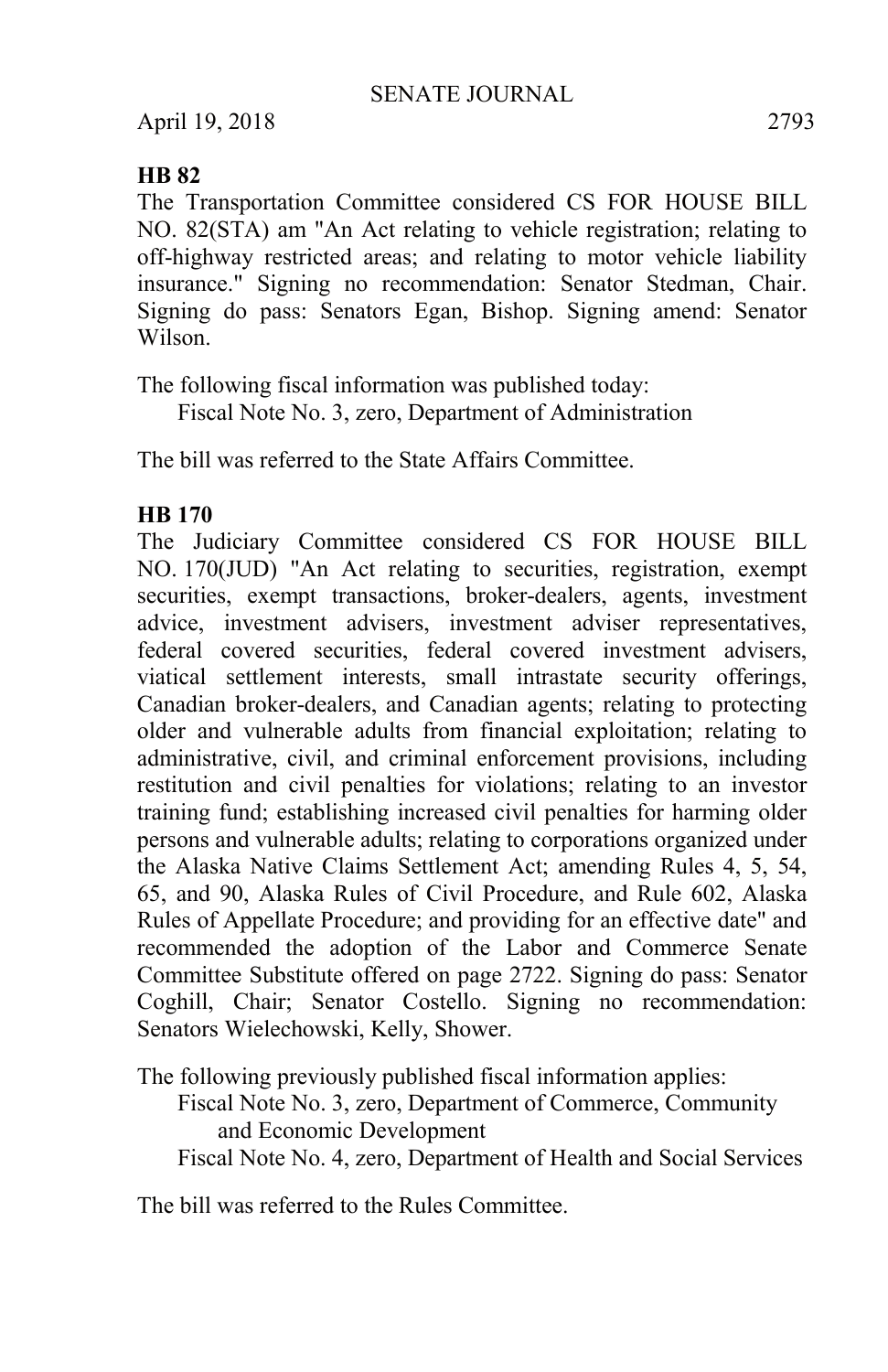2794 April 19, 2018

#### **Announcements**

Rule 23(d) of the Alaska State Legislature Uniform Rules is currently in effect.

Announcements are at the end of the journal.

### **Adjournment**

Senator Micciche moved and asked unanimous consent the Senate stand in adjournment until 11:00 a.m., April 20, 2018. Without objection, the Senate adjourned at 11:09 a.m.

> Liz Clark Secretary of the Senate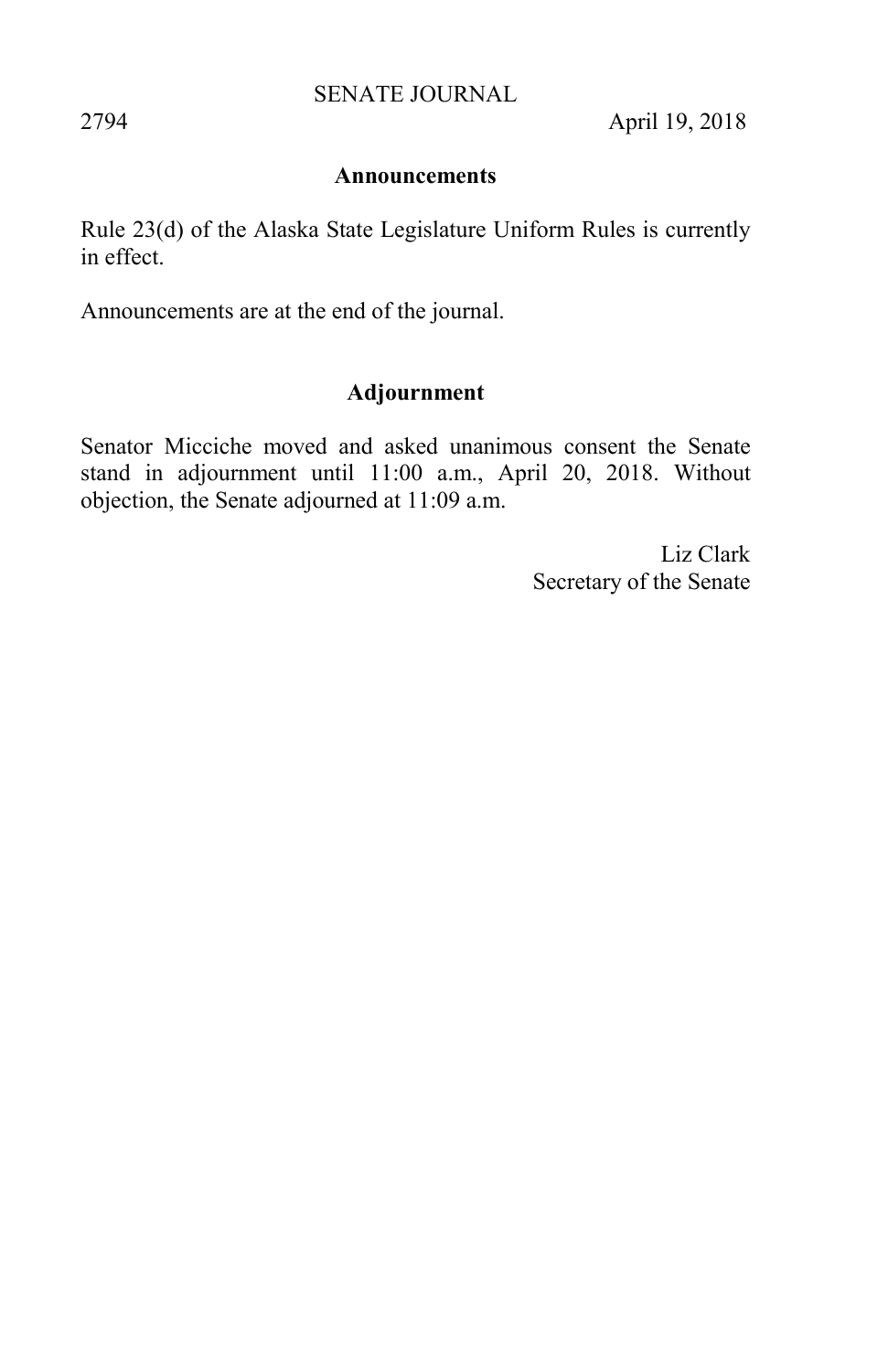April 19, 2018 2795

#### **Announcements**

Americans with Disabilities Act Notice - Persons with disabilities who require special accommodation or alternative communication formats to access committee meetings may contact the appropriate committee office or the Legislative Information Office in their community. Reasonable advance notice is needed to accommodate the request. For further information, call the ADA Coordinator at 465-3854 Voice/465-4980 TDD.

#### **STANDING COMMITTEES**

+ indicates teleconference

= indicates bill previously heard/scheduled

#### **COMMUNITY & REGIONAL AFFAIRS**

| Apr 19 | Thursday                         | Beltz 105 (tsbldg) | 3:30 PM |
|--------|----------------------------------|--------------------|---------|
|        | -- MEETING CANCELED --           |                    |         |
|        | Bills Previously Heard/Scheduled |                    |         |
|        |                                  |                    |         |

| Apr 20 | Friday                                                        | Fahrenkamp 203 | 3:30 PM |
|--------|---------------------------------------------------------------|----------------|---------|
|        | -- Please Note Location --                                    |                |         |
|        | <sup>+=</sup> HB 374 ON-BILL FINANCING OF ENERGY IMPROVEMENTS |                |         |

----------------------------------------

# **EDUCATION**

| Apr 19<br>$^{+}$<br>$^{+}$ | Thursday<br>-- Testimony <invited and="" public=""> --<br/>HB 339 INCREASE BASE STUDENT ALLOCATION<br/>Bills Previously Heard/Scheduled<br/>**Streamed live on AKL.tv**</invited>                                                     | <b>Butrovich 205</b>  | 8:00 AM   |
|----------------------------|---------------------------------------------------------------------------------------------------------------------------------------------------------------------------------------------------------------------------------------|-----------------------|-----------|
| Apr 19<br>$+$<br>$+$       | Thursday<br>-- Testimony <invited and="" public="">--<br/>-- Please Note Time and Location --<br/>HB 221 WORKFORCE &amp; ED RELATED STATISTICS PROGRAM<br/>Bills Previously Heard/Scheduled<br/>**Streamed live on AKL.tv**</invited> | <b>Fahrenkamp 203</b> | $3:00$ PM |
| Apr 20<br>$^{+}$           | Friday<br>Bills Previously Heard/Scheduled<br>-- Testimony <invited and="" public="">--<br/>**Streamed live on AKL.tv**</invited>                                                                                                     | <b>Butrovich 205</b>  | 8:00 AM   |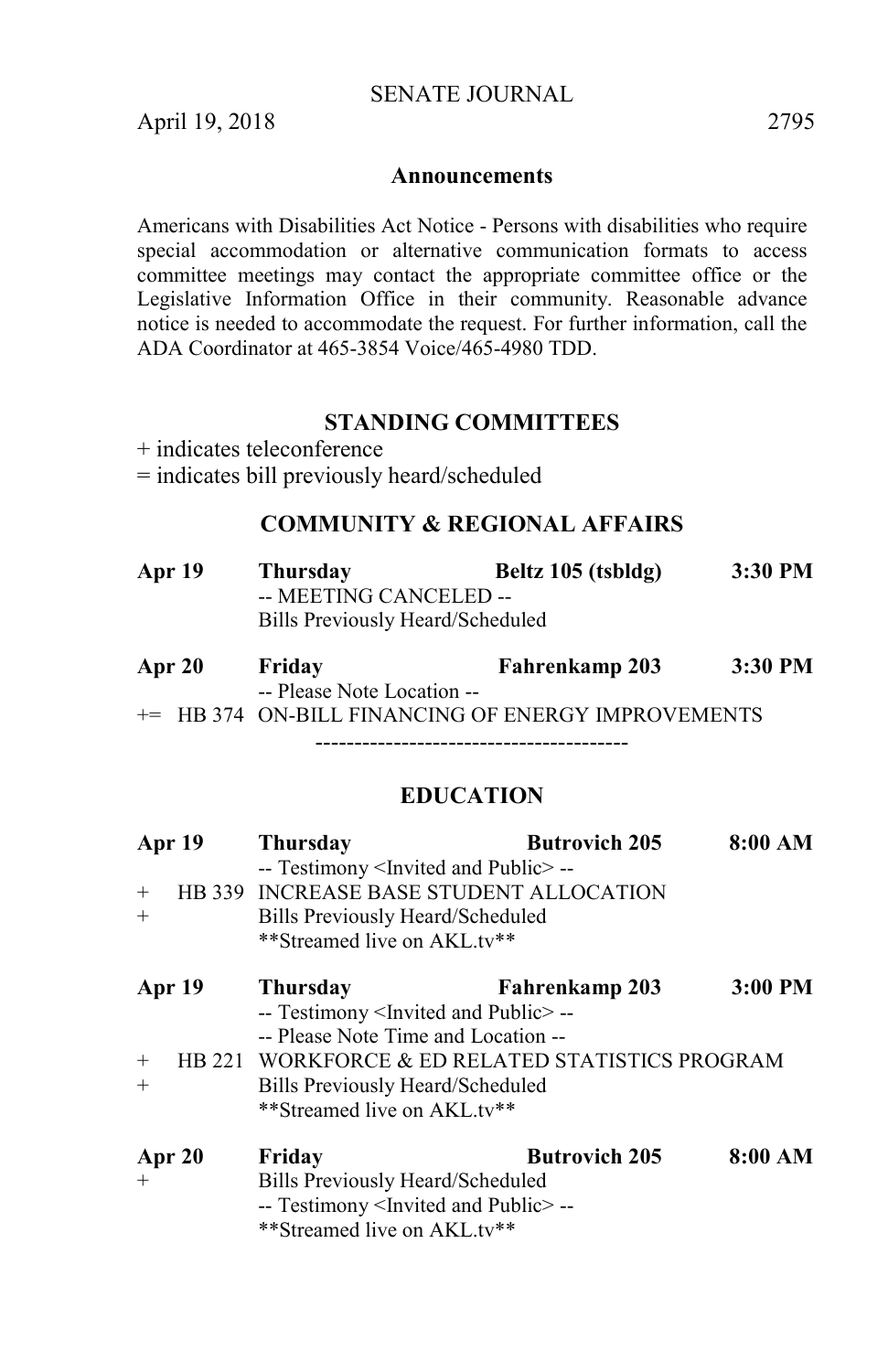# **FINANCE**

| Apr 19<br>$+$<br>$+$                     | Thursday<br>Bills Previously Heard/Scheduled                                                                            | <b>Senate Finance 532</b><br>-- NO PUBLIC TESTIMONY AT THIS MEETING --<br>SB 127 CRIMINAL LAW; PAROLE; PROBATION; SENTENCING | 9:00 AM  |
|------------------------------------------|-------------------------------------------------------------------------------------------------------------------------|------------------------------------------------------------------------------------------------------------------------------|----------|
| <b>Apr 19</b><br>$^{+}$                  | Thursday<br>-- Public Testimony <limited 2="" minutes="" to="">--<br/><b>Bills Previously Heard/Scheduled</b></limited> | <b>Senate Finance 532</b><br>+= SB 127 CRIMINAL LAW; PAROLE; PROBATION; SENTENCING                                           | 1:30 PM  |
| Apr 20 Friday<br>$+$<br>$^{+}$<br>$^{+}$ | <bill canceled="" hearing=""><br/>Bills Previously Heard/Scheduled</bill>                                               | <b>Senate Finance 532</b><br>HB 214 BREE'S LAW; DATING VIOLENCE PROGRAMS<br>HB 240 DRUG PRICING; PHARMACY BENEFITS MANAGERS  | 9:00 AM  |
| Apr 20<br>$^{+}$                         | Friday<br>-- Public Testimony <limited 2="" minutes="" to="">--<br/><b>Bills Previously Heard/Scheduled</b></limited>   | <b>Senate Finance 532</b><br>+= HB 214 BREE'S LAW; DATING VIOLENCE PROGRAMS                                                  | 1:30 PM  |
| Apr 21<br>$+$                            | <b>Saturday</b><br>Bills Previously Heard/Scheduled                                                                     | <b>Senate Finance 532</b>                                                                                                    | 10:00 AM |
|                                          |                                                                                                                         | <b>HEALTH &amp; SOCIAL SERVICES</b>                                                                                          |          |
| Apr 20                                   | Friday<br>No Meeting Scheduled                                                                                          | <b>Butrovich 205</b>                                                                                                         | 1:30 PM  |
| Apr 23                                   | <b>Monday</b><br>No Meeting Scheduled                                                                                   | <b>Butrovich 205</b>                                                                                                         | 1:30 PM  |
| Apr 25                                   | Wednesday<br>No Meeting Scheduled                                                                                       | <b>Butrovich 205</b>                                                                                                         | 1:30 PM  |
| Apr 27                                   | Friday<br>No Meeting Scheduled                                                                                          | <b>Butrovich 205</b>                                                                                                         | 1:30 PM  |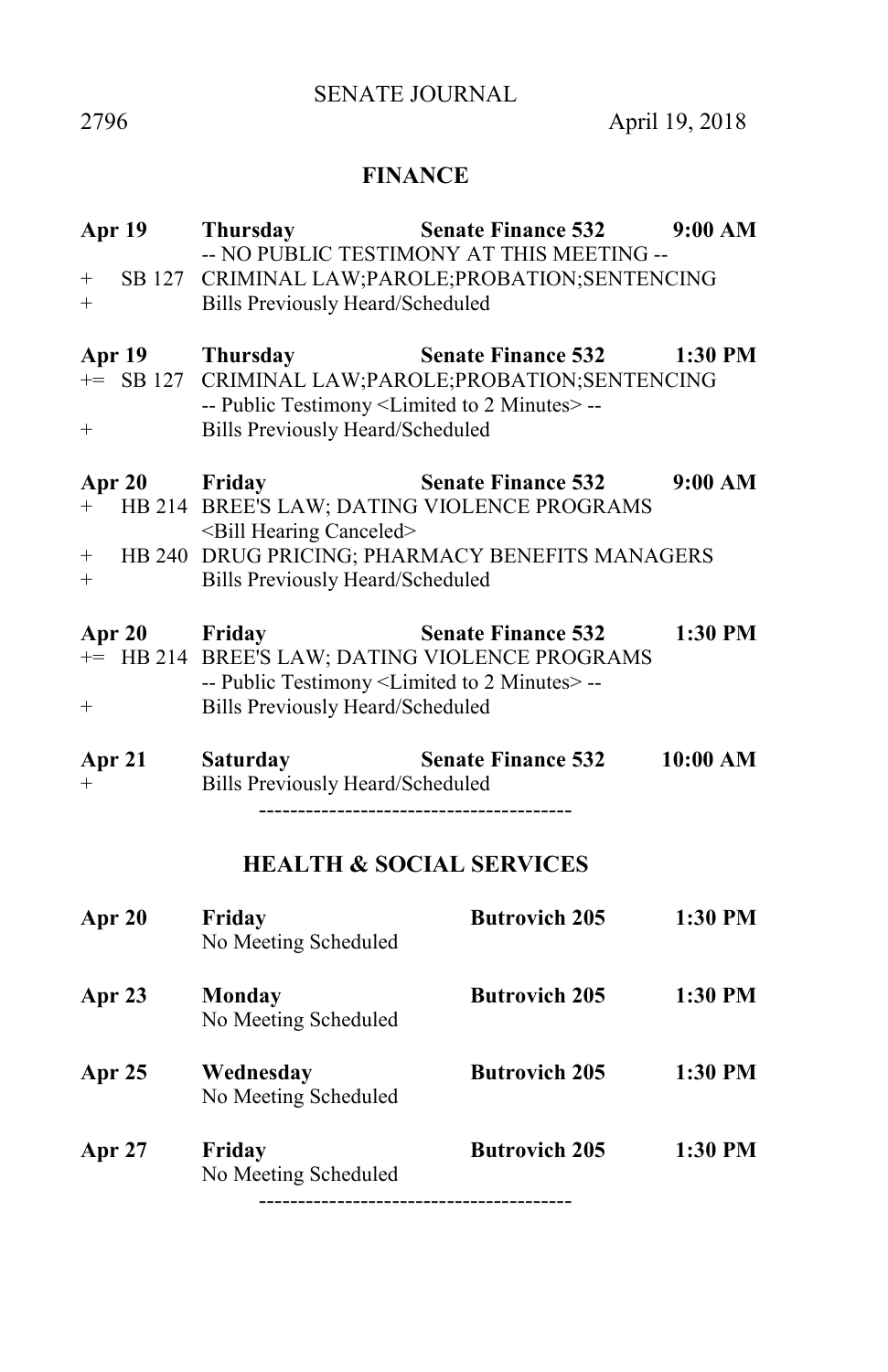April 19, 2018 2797

# **JUDICIARY**

|        | Apr 19        | <b>Thursday</b>                                    | Beltz $105$ (tsbldg)       | 9:00 AM |
|--------|---------------|----------------------------------------------------|----------------------------|---------|
|        |               | -- Please Note Time --                             |                            |         |
|        |               | += HB 355 FIRE;FOREST LAND; CRIMES;FIRE PREVENTION |                            |         |
| $+=$   |               | SB 81 DHSS CENT. REGISTRY;LICENSE;BCKGROUND CHK    |                            |         |
|        |               | += HB 208 TRUSTS; COMM PROP TRUSTS; POWERS OF APPT |                            |         |
|        |               | -- Public Testimony --                             |                            |         |
|        |               | += HB 123 DISCLOSURE OF HEALTH CARE COSTS          |                            |         |
| $+$    |               | Bills Previously Heard/Scheduled                   |                            |         |
|        |               |                                                    |                            |         |
|        |               |                                                    |                            |         |
|        | Apr 20 Friday |                                                    | Beltz 105 (tsbldg) 1:30 PM |         |
|        |               | += HB 355 FIRE;FOREST LAND; CRIMES;FIRE PREVENTION |                            |         |
|        |               | += HB 208 TRUSTS; COMM PROP TRUSTS; POWERS OF APPT |                            |         |
| $+=$   |               | HB 123 DISCLOSURE OF HEALTH CARE COSTS             |                            |         |
|        |               | -- Public Testimony --                             |                            |         |
| $^{+}$ |               | HB 259 CONFINING VEHICLE LOADS                     |                            |         |
| $^{+}$ |               | HB 336 SUPPORTIVE DECISION-MAKING AGREEMENTS       |                            |         |
| $^{+}$ |               | Bills Previously Heard/Scheduled                   |                            |         |

# **LABOR & COMMERCE**

| Apr 19 | Thursday                         | Beltz 105 (tsbldg) | 1:30 PM |
|--------|----------------------------------|--------------------|---------|
|        | -- MEETING CANCELED --           |                    |         |
| $+$    | Bills Previously Heard/Scheduled |                    |         |
|        |                                  |                    |         |
| Apr 20 | Friday                           | Beltz 105 (tsbldg) | 3:30 PM |

|        | + HB 401 INSURANCE; REINSURANCE; VALUATION; CREDITS |
|--------|-----------------------------------------------------|
|        | -- Public Testimony --                              |
|        | + HB 403 LIFE & HEALTH INSURANCE GUARANTY ASSN.     |
|        | -- Public Testimony --                              |
| $^{+}$ | <b>Bills Previously Heard/Scheduled</b>             |
|        |                                                     |

# **RESOURCES**

| Apr 20 | Friday                           | <b>Butrovich 205</b> | $3:30$ PM |
|--------|----------------------------------|----------------------|-----------|
| $^+$   | Bills Previously Heard/Scheduled |                      |           |
|        |                                  |                      |           |